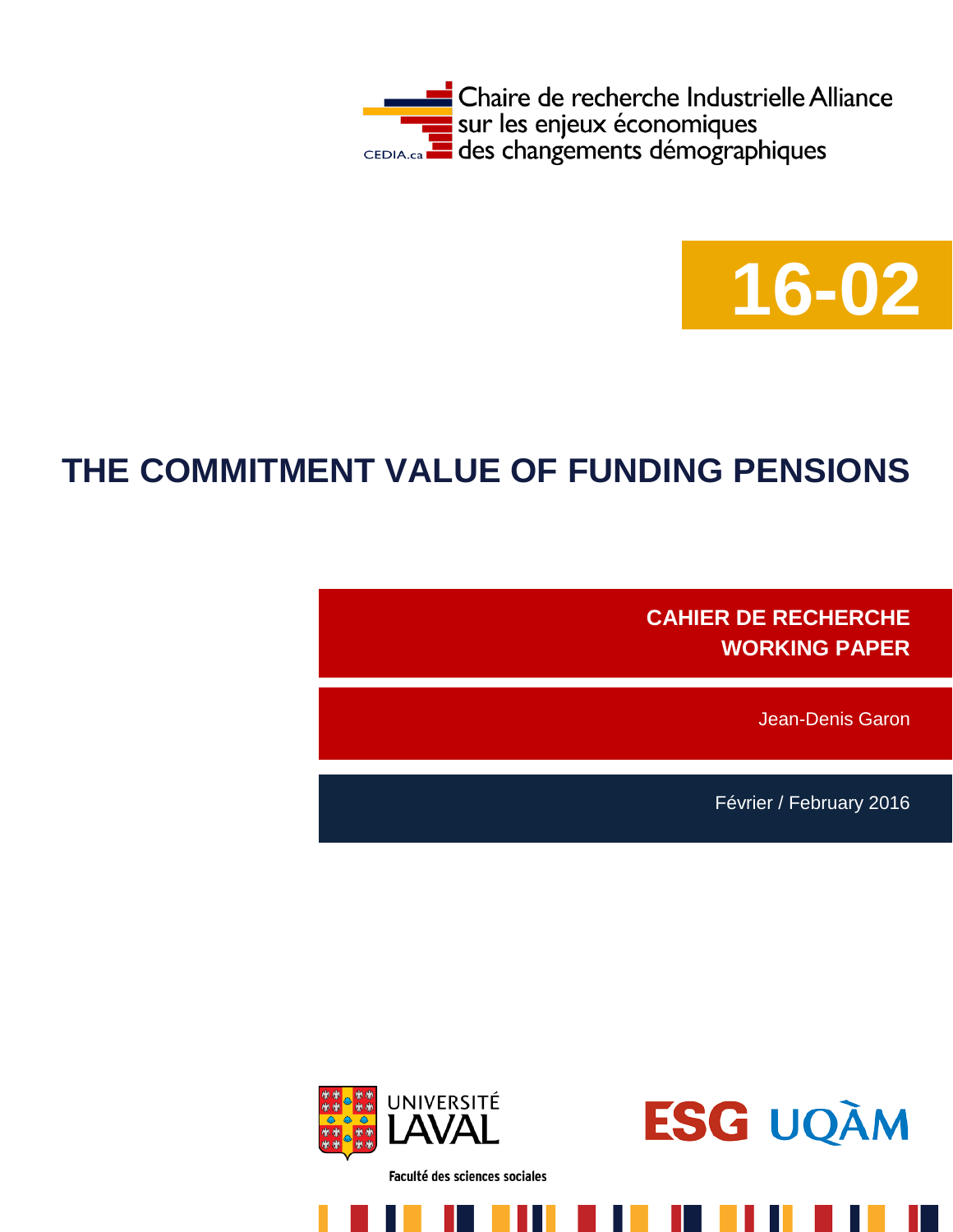La Chaire de recherche Industrielle Alliance sur les enjeux économiques des changements démographiques est une chaire bi-institutionnelle qui s'appuie sur un partenariat avec les organisations suivantes :

**- Centre interuniversitaire de recherche en analyse des organisations (CIRANO) - Industrielle Alliance, Assurance et services financiers inc. - Régie des rentes du Québec**

> Les opinions et analyses contenues dans les cahiers de recherche de la Chaire ne peuvent en aucun cas être attribuées aux partenaires ni à la Chaire elle-même et elles n'engagent que leurs auteurs.

Opinions and analyses contained in the Chair's working papers cannot be attributed to the Chair or its partners and are the sole responsibility of the authors.

© 2016 Jean-Denis Garon. Tous droits réservés. All rights reserved. Reproduction partielle permise avec citation du document source, incluant la notice ©. Short sections may be quoted without explicit permission, if full credit, including © notice, is given to the source.

Dépôt légal : Bibliothèque et Archives nationales du Québec et Bibliothèque et Archives Canada, 2016. ISSN 2368-7207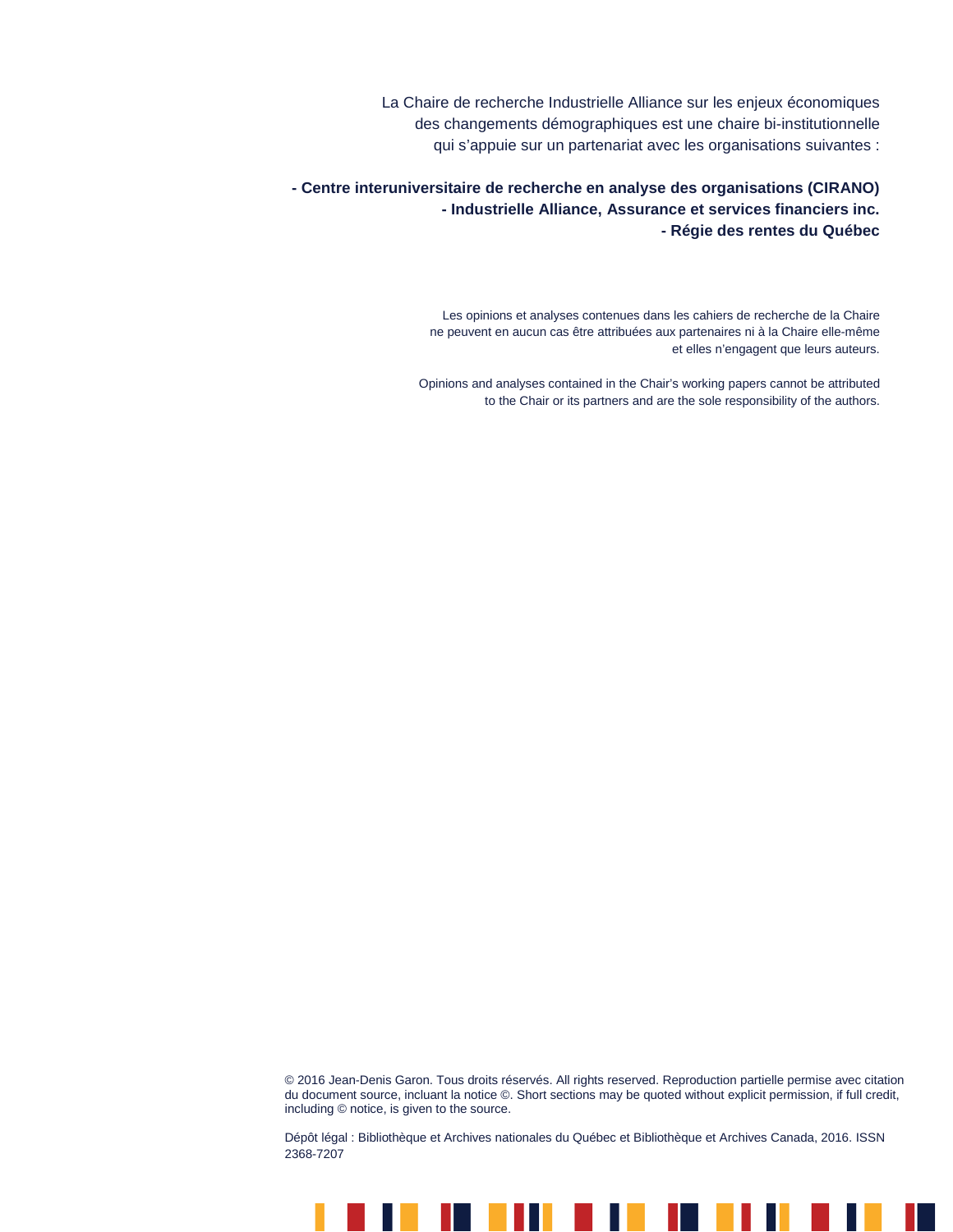# The commitment value of funding pensions

Jean-Denis Garon <sup>∗</sup>

March 21, 2016

#### Abstract

This paper studies how funding public pensions can improve policy outcomes when short-sighted governments cannot commit. We focus on sustainable plans, where optimal nonlinear pensions are not reneged on by sequential governments. Funding pensions is a commitment mechanism. It implies lower contributions than does the second best policy, which reduces temptation to over-redistribute later and to misuse revealed private information. Funding may be preferable even if the population growth rate is higher than the rate of return on assets. Second best optimal policies are also more likely to be renegotiation proof under fully funded pensions.

Keywords: Pensions, Commitment, Redistribution, Funding

#### JEL classification: H55, H31

<sup>\*</sup>ESG-UQAM, CIRPÉE and CESIfo. ⊠ C.P. 8888, Succ. Centre-Ville Montreal QC Canada H3C 3P8. Email: garon.jean-denis@uqam.ca. Phone: +1 514 876 3000 ext. 2275. Fax: +1 514 987 8494. The author thanks Robin Boadway, Sam Bucovetzky, Thorsten Koeppl, Sumon Majumdar, Tanguy Van Ypersele and Jan Zabojnik for their comments and suggestions.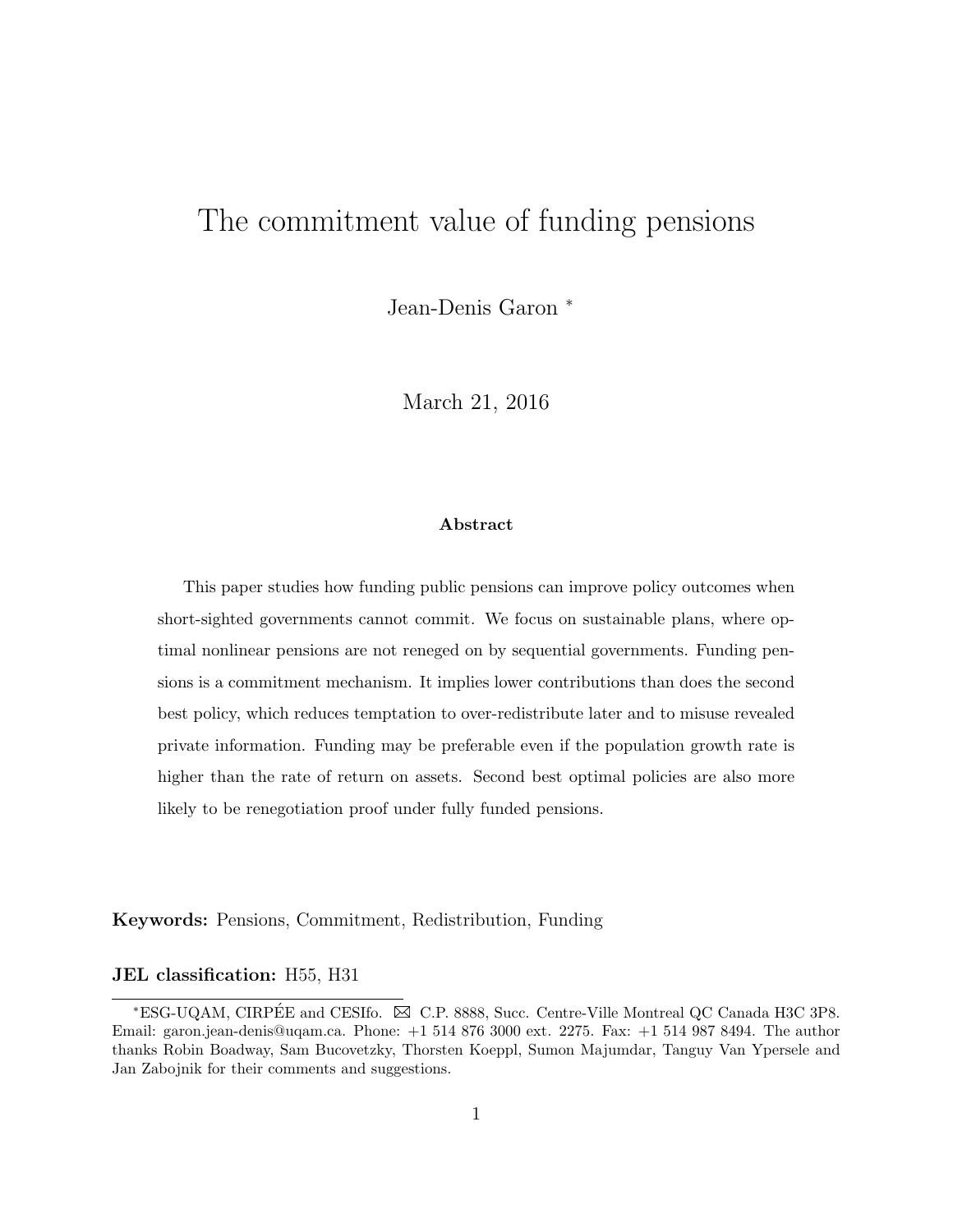# 1 Introduction

Publicly managed pension plans are subjected to political risks [\(Diamond,](#page-13-0) [1994,](#page-13-0) [1996\)](#page-13-1). Governments, even if they are benevolent, may be tempted to engage in excess redistribution across retirees using pension wealth. Because of this, some have argued that funding and privatizing public pensions could reduce political risks

Recent literature in dynamic optimal taxation, among which [Farhi et al.](#page-13-2) [\(2012\)](#page-13-2), has shown that commitment is especially relevant in non-linear optimal tax problems, in which the fiscal schedule must induce individuals to reveal private information about themselves. If the policy maker can improperly use revealed information and renege on its promises, the characteristics of the optimal policy may be significantly affected.

[Farhi et al.](#page-13-2) [\(2012\)](#page-13-2) show that governments who cannot commit should tax capital accumulation progressively. This has the effect of reducing income inequality in the optimum. Sequentially, governments thus have fewer incentives too misuse households' private informa-tion to over-redistribute. They study sustainable equilibria à la [Chari and Kehoe](#page-13-3) [\(1990\)](#page-13-3) that are perfect Bayesian and that can be sustained by a trigger-type reaction by the households following a governmental deviation.

In a simpler framework, we extend their analysis to show how the institutional structure of public pension, whether it is fully funded or unfunded, may help or harm pension policy outcomes when commitment is assumed away. We use a simple, overlapping generations model, with infinite repeated between governments and successive generations of individuals. An initial social planner who sets the overall generosity and the redistributive characteristics of a pension plan must ensure that successive short-sighted governments do not have an incentive to renege on the initial promises.

Our results formalize the idea that funding pensions may be used as a commitment mechanism. When they are, the optimal response to a lack of commitment is to reduce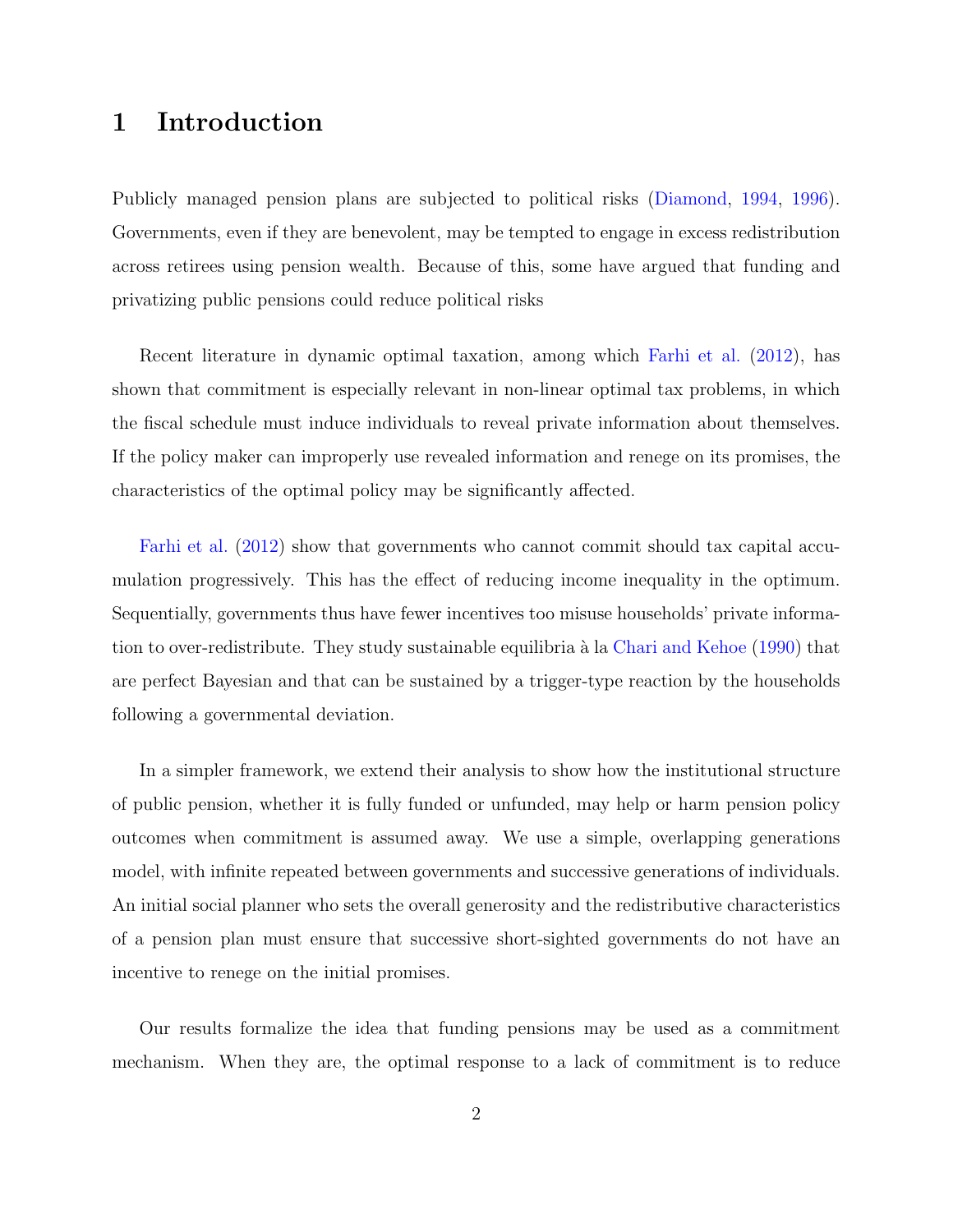aggregate pension contributions to reduce next period's temptation. With unfunded plans, immediate temptation to over redistribute involves higher contributions than in the second best plan and significantly less inequality. We use numerical examples to show that optimal second best policies are more likely to be sustainable under funded pensions. Due to its pre-commitment value, funded pensions may be preferable to pay-as-you-go schemes even when population grows faster than the rate of return on financial assets.

## 2 Model

Consider an overlapping generations version of [Stiglitz](#page-13-4) [\(1982\)](#page-13-4) where individuals live for two periods of equal duration. In the first half of their lives individuals supply labor, consume, are taxed and contribute to a public pension fund. In their second half they are retired and live off public pension benefits. The timing of retirement is exogenous and population grows at a fixed rate  $\eta > 0$ . Thus, at each period  $t = 0, 1, ...$  one generation of workers cohabits with one generation of retirees. Therefore, the constant ratio of workers to retirees is  $1 + \eta$ . There is a constant proportion  $n_i$  of typei agents, where types are denoted by  $i = 1, 2$ . There is an underlying linear production technology according to which a typei worker who supplies  $\ell_t^i$ units of labor faces a hourly market wage rate  $w_i$  with  $w_1 < w_2$ . Gross incomes are defined as  $y_t^i \equiv w_i \ell_t^i$ . All individuals have identical, time separable utility functions:

$$
U(c_t^i, \ell_t^i, d_{t+1}^i) = u(c_t^i) - z(y_t^i/w_i) + \beta u(d_{t+1}^i)
$$
\n(1)

where  $c_t^i$ ,  $y_t^i/w_i \equiv \ell_t^i$  and  $d_{t+1}^i$  are respectively the consumption level of a worker born at t, the worker's labor supply and the worker's consumption when old at  $t + 1$ . Instantaneous consumption utility  $u$  is strictly increasing, strictly concave and obey the limiting condition  $u'(0) = \infty$ . The utility cost of supplying labor (z) is strictly increasing and strictly convex with  $z'(0) = 0$  and  $z''(\ell) > 0, \forall \ell$ . The utility function satisfies the single-crossing condition since, the marginal cost of earning gross revenue satisfies  $z'(y)/w_2 < z'(y)/w_1 \,\forall y$ .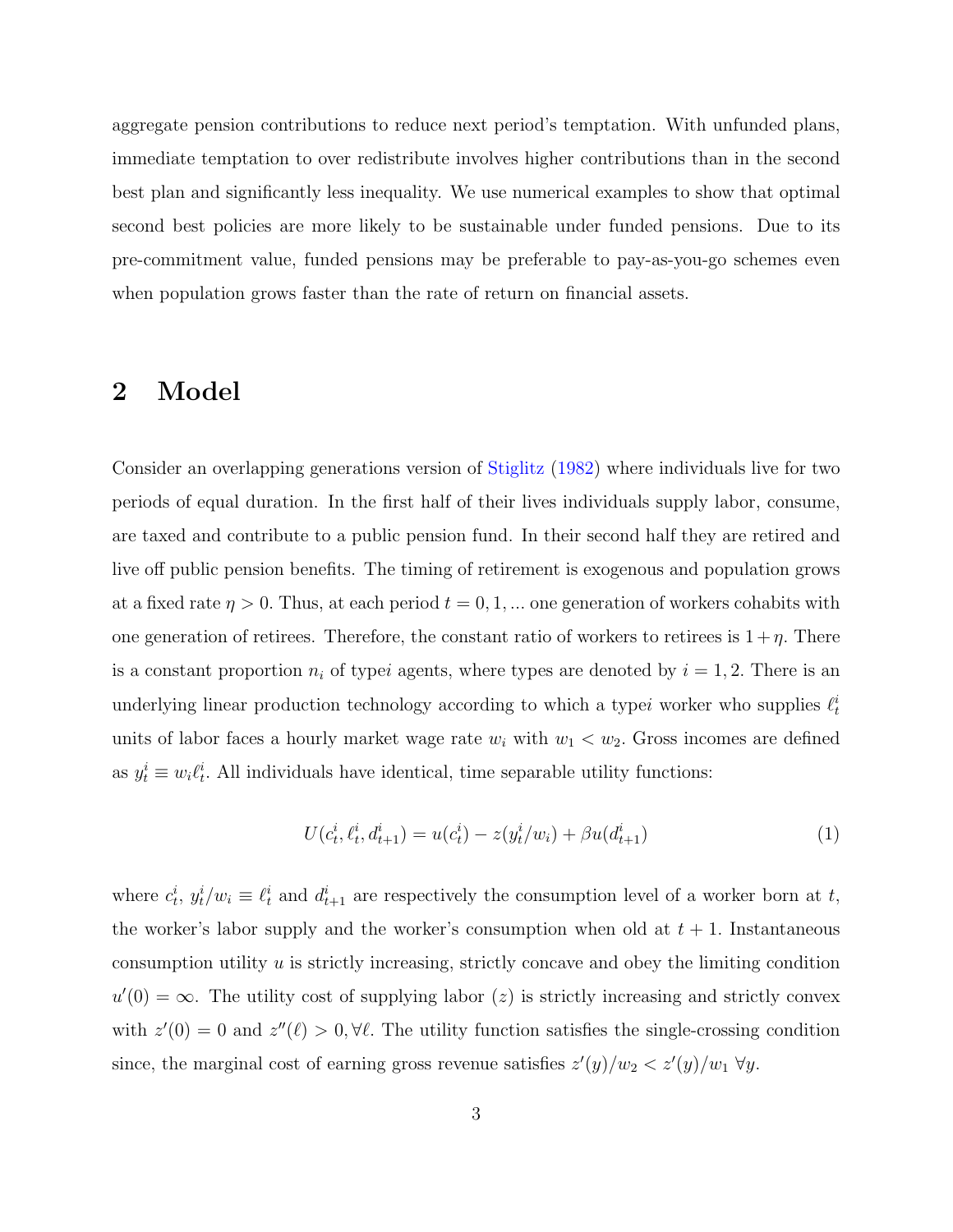A social planner ranks allocations  $\phi_t \equiv \{c_t^i, y_t^i, d_t^i\}_{i=1}^2, \forall t$  using a welfarist social welfare function:

<span id="page-5-2"></span>
$$
W_0 = \sum_{t=0}^{\infty} \delta^t \left( \sum_{i=1}^2 n_i \left[ u(c_t^i) - z(y_t^i/w_i) + \beta u(d_{t+1}^i) \right] \right) \tag{2}
$$

where  $\delta = (1 + \eta)/(1 + \rho)$  is the inter-generational discount factor, and  $\rho > \eta$  is the intergenerational discount rate. We emphasize the effects of (un)-funding pensions on optimal policies by writing the feasibility constraints as the following:

<span id="page-5-1"></span><span id="page-5-0"></span>
$$
\sum_{i} n_i c_t^i = \sum_{i} n_i y_t^i - b_t^i \tag{3a}
$$

$$
\sum_{i} n_i d_t^i = (1 - \alpha)(1 + \eta)b_t + \alpha(1 + r)b_{t-1}.
$$
\n(3b)

where  $b_t$  is the aggregate pension contributions of the generation born at t. By  $(3a)$  aggregate consumption of workers equals aggregate gross income minus pension contributions. By [\(3b\)](#page-5-1) aggregate consumption of retirees depends on  $\alpha \in \{0,1\}$ , which captures whether public pensions are unfunded fully funded. With  $\alpha = 1$  consumption of current retirees is funded through their own past contributions. For simplicity, assume that these savings yield the fixed rate of return r, as we would find in a small open economy. With  $\alpha = 0$  pensions are paid with current contributions. [Moreover, our modelling implicitly means that funding pensions ex ante shuts down all inter-generational redistribution. This only serves illustrative purposes.

It is worth noting that  $\alpha$  is taken as an institutional feature that would be highly costly to reform at short notice. This assumption captures the stylized fact that pension contribution rates are more frequently adjust than the fundamental structure of public pension funds, which requires in-depth reform. Moreover, ruling out intermediary cases  $0 < \alpha < 1$  discards issues of convergence and allows us to directly analyze steady states, without overshadowing the intuition this paper seeks to convey.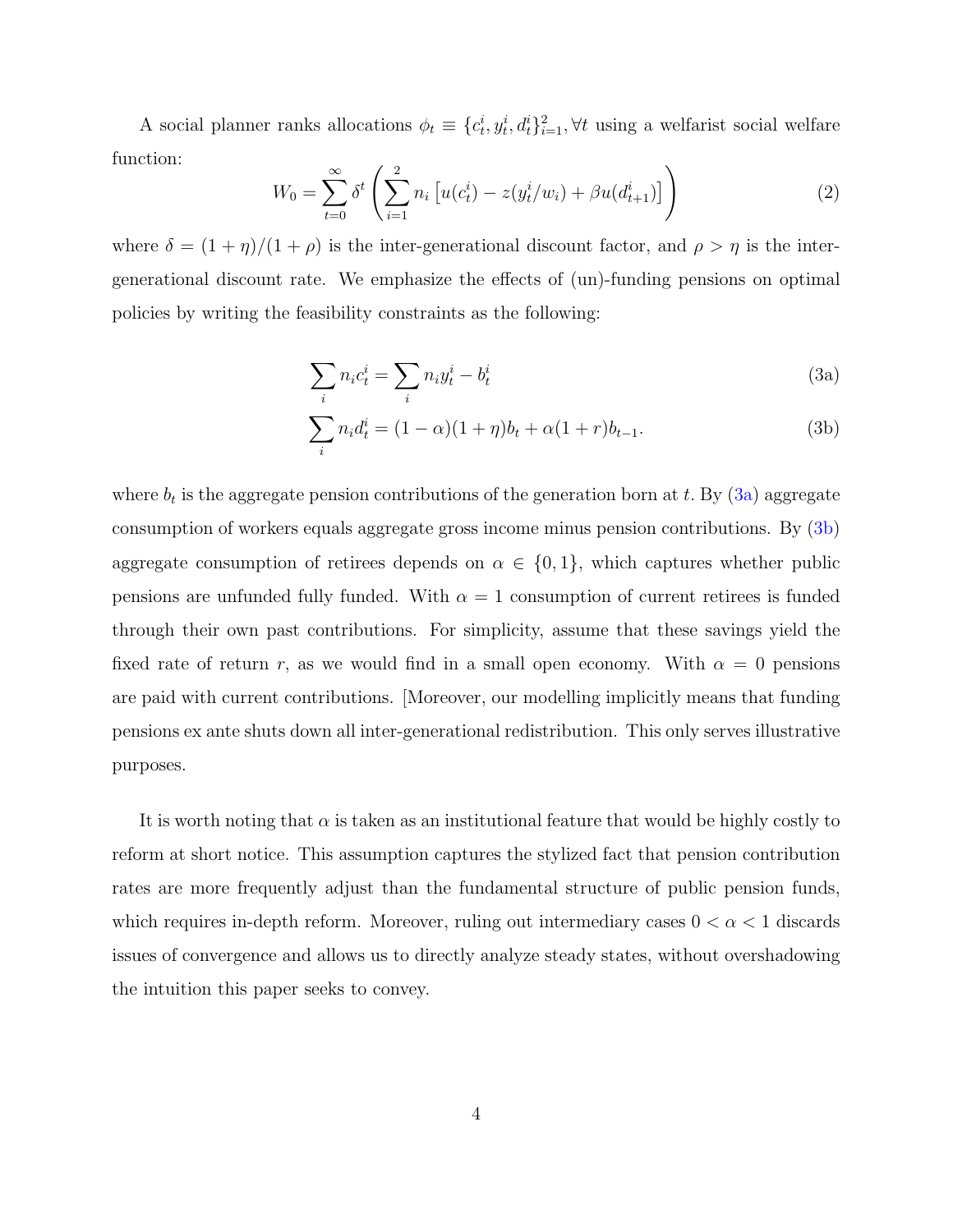## 2.1 Full commitment benchmark

Choosing an optimal allocation is equivalent to designing a nonlinear tax system across workers and retirees. Suppose that at  $t = 0$  the social planner can once and for all promise future allocations that satisfy the feasibility constraints. He maximizes [\(2\)](#page-5-2) by choosing  $\phi_t$ ,  $\forall t$ subject to  $(3a)$  and  $(3b)$ .<sup>[1](#page-6-0)</sup> Unsurprisingly, concave utility of consumption (or aversion to inequality) gives  $c_t^1 = c_t^2$ ,  $d_t^1 = d_t^2$ , and  $y_t^1 < y_t^2$   $\forall t$ . All individuals have identical consumptions, but type2s are invited to work more [\(Mirrlees,](#page-13-5) [1971;](#page-13-5) [Stiglitz,](#page-13-4) [1982\)](#page-13-4).

As is well known since [Mirrlees](#page-13-5) [\(1971\)](#page-13-5), such an allocation is not incentive compatible. If only gross incomes  $y_t^i$  can be observed instead of types, type2 workers would mimic type1s. Second best optimality is therefore restricted to incentive compatible allocations that satisfy

<span id="page-6-1"></span>
$$
u(c_t^1) - z(y_t^1/w_2) + \beta u(d_{t+1}^1) \le u(c_t^2) - z(y_t^2/w_2) + \beta u(d_{t+1}^2). \tag{4}
$$

Full commitment implies that the social planner commits to allocations before private information is revealed by households. The second best allocation satisfies  $c_t^1 = d_t^1 < d_t^2 = c_t^2$  with  $y_t^1 < y_t^2$ . The fact that interests us the most is that consumption smoothing is preserved:

<span id="page-6-2"></span>
$$
\begin{cases}\nu'(c_t^i)/\nu'(d_{t+1}^i) = \beta(1+r) & \text{if } \alpha = 1\\ \nu'(c_t^i)/\nu'(d_t^i) = \beta(1+\rho) & \text{if } \alpha = 0.\end{cases}
$$
\n(5)

## 2.2 Sequential governments

Suppose now that the *social planner* initially promises allocations  $\phi_t$ ,  $\forall t$ . Each allocation must be incentive compatible and feasible. Lagrange multipliers  $\theta_t$ ,  $\mu_t$ , and  $\lambda_t$  are assigned to equations  $(3a)$ ,  $(3b)$  and  $(4)$ . However, the social planner does not have the final say. Sequential governments can later re-optimize and change allocations insofar as they are

<span id="page-6-0"></span><sup>&</sup>lt;sup>1</sup>The first-order conditions of all Lagrangian problems are produced in the appendix.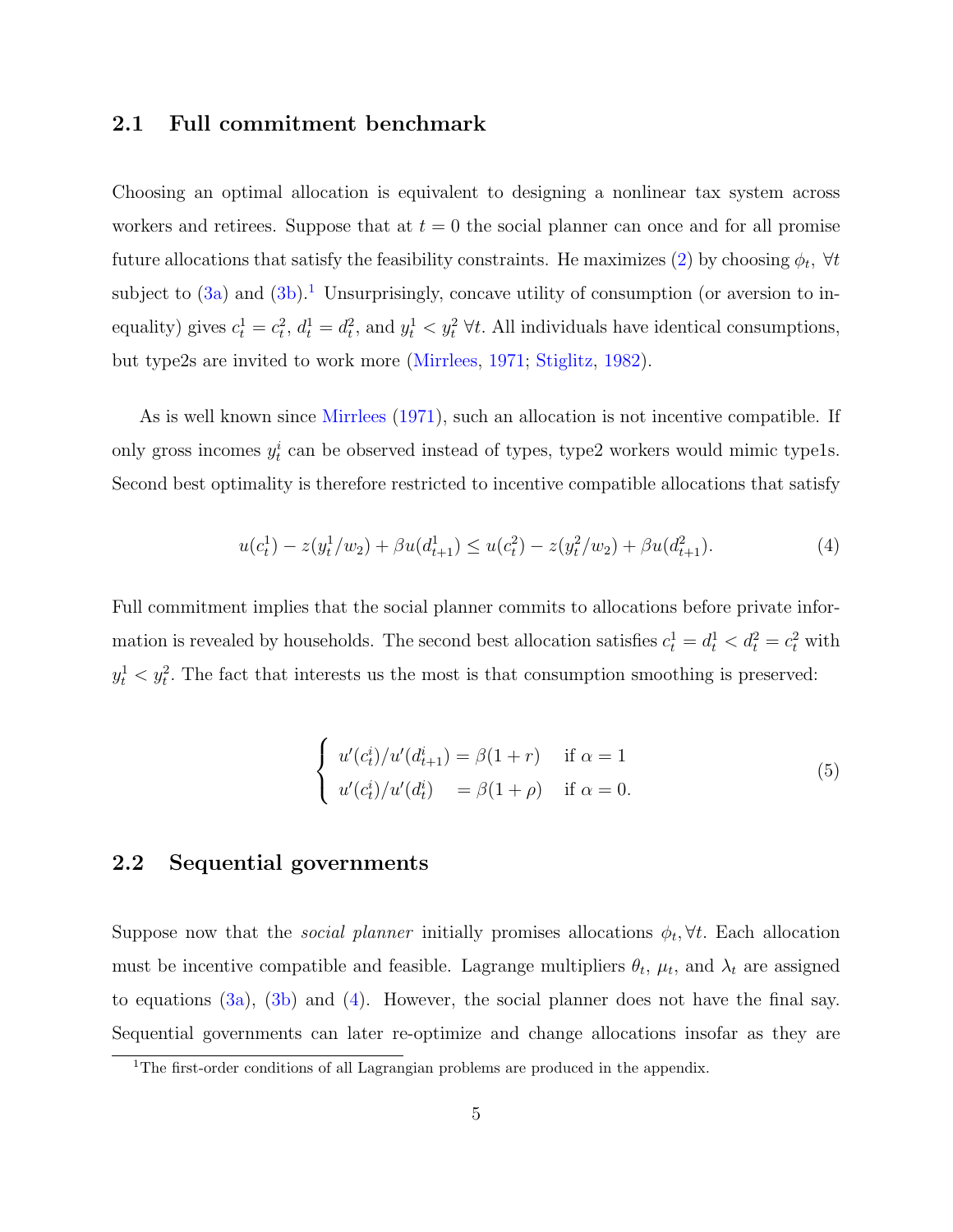feasible. We model them in the spirit of [Farhi et al.](#page-13-2) [\(2012\)](#page-13-2), where three motives induce sequential governments to renege. First, they already know retirees' types and may seek to set  $d_t^1 = d_t^2$ . Second, they may weigh generations differently than does the initial planner. Third, accumulated assets are perceived as an inelastic tax base that can be redistributed at no immediate efficiency cost. The objective function of a time  $t$  government is

<span id="page-7-1"></span>
$$
W_t = \pi \beta u(d_t) + (1 - \pi) \sum_i n_i [u(c_t^i) - z(y_t^i/w_i) + \beta u(d_{t+1})]
$$
\n(6)

where  $\pi$  is the weight put on current retirees whose types are known.

Let us focus on allocations that can be promised by the planner at  $t = 0$  and which sequential governments will not renege on. Oftentimes, such policies have been characterized by taking the limit of the backward induction solution to a dynamic game.[2](#page-7-0) Here, young workers are conscious that their private information will be used to equalize consumption across retirees. Therefore, they reveal it only if the promised allocations maximize [\(6\)](#page-7-1) subject to  $d_t^1 = d_t^2 = d_t$ , to the feasibility constraint and to the IC constraint.

To separate types, allocations must therefore allow for more inequality across workers. But what interests us is the role of accumulated assets  $b_t$  on the outcome of this game. Denoting  $\bar{\sigma}_t$  the allocation selected by governments (and promised by the social planner) and by  $\overline{W}_t$  a government's value function, we find that

$$
\partial \overline{W}_t / \partial b_{t-1} = \alpha (1 - \pi) \beta u' (b_{t-1} (1+r)) (1+r). \tag{7}
$$

Thus, increasing time t contributions increases next year's government's utility only if pensions are funded. Then, current governments can choose future governments' cash-on-hand. With unfunded pensions, current governments simultaneously choose current contributions and current retirees' consumptions, when temptation to put too much weight on the retirees

<span id="page-7-0"></span> ${}^{2}$ For instance, see [Boadway et al.](#page-12-0) [\(1996b](#page-12-0)[,a\)](#page-12-1); [Boadway and Keen](#page-12-2) [\(1998\)](#page-12-2); [Brett and Weymark](#page-12-3) [\(2008\)](#page-12-3); [Debortoli and Nunes](#page-13-6) [\(2010\)](#page-13-6); [Krause and Guo](#page-13-7) [\(2011a](#page-13-7)[,b\)](#page-13-8).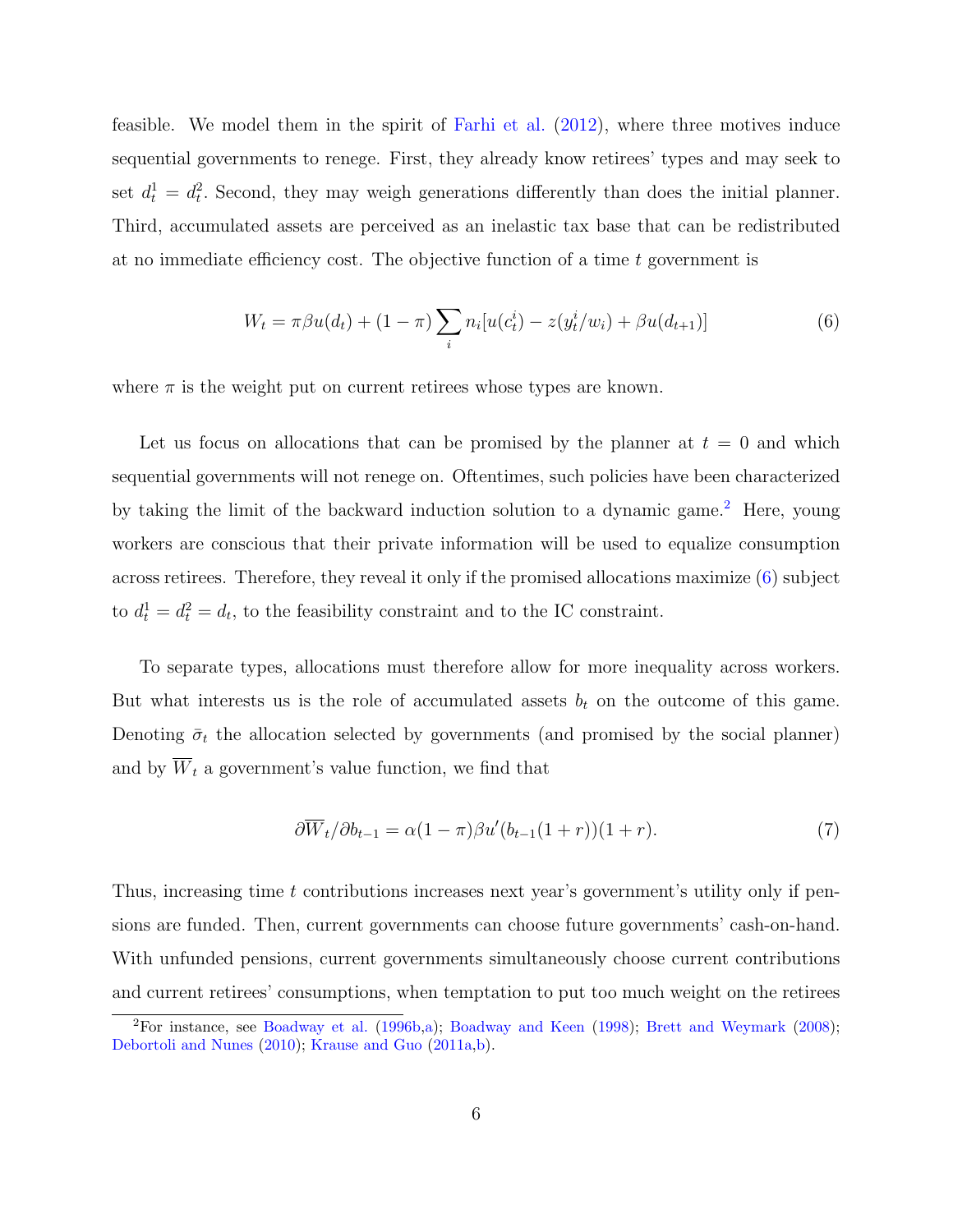is maximal.

#### 2.3 Sustainable contribution rules

As shown by [Chari and Kehoe](#page-13-3) [\(1990\)](#page-13-3), a better social outcome can be sustained if households' decisions depend on history, and if history is used to "punish" governments using a triggertype strategy (the first-order conditions are provided in the appendix). History  $h_{t-1}$  consists of all the allocations that have been implemented in the past. Sequential governments' strategies  $\phi_t(h_{t-1})$  depend on history as well.

For households' behavior, we focus on symmetric strategies (no coordination) and seek for a Perfect Bayesian Equilibrium. Sequential rationality requires that sustainable allocations are not sustained by punishment strategy that are not subgame perfect (such as households threatening never to work and consume again). The best sequence of allocations that can be sustained without commitment is such that households believe that a sequential government will not break the social planner's promises if none have been broken up until now. Whenever one government has reneged, households revert to a strategy in which they believe that governments will always be shortsighted and seek to obtain  $\overline{W}_{t}(\alpha b_{t-1})$ . This is the harshest subgame perfect trigger strategy that gives us the sustainable policy that is closest to the second best.

Given this trigger strategy, sequential governments prefer the allocation promised by the social planner to re-optimizing and get  $\overline{W}_t(\alpha b_{t-1})$ . [Farhi et al.](#page-13-2) [\(2012\)](#page-13-2) have shown that, as a consequence, the social planners' promises must comply with sequence of credibility constraints, which are

<span id="page-8-0"></span>
$$
\pi \sum_{i} n_i \beta u(d_t^i) + (1 - \pi) \sum_{i} n_i [u(c_t^i) - z(y_t^i/w_i) + \beta u(d_{t+1}^i)] \ge \overline{W}_t(\alpha b_{t-1}), \quad \forall t. \tag{8}
$$

Whenever a standard second best allocation is not sustainable,  $(8)$  is binding at t in the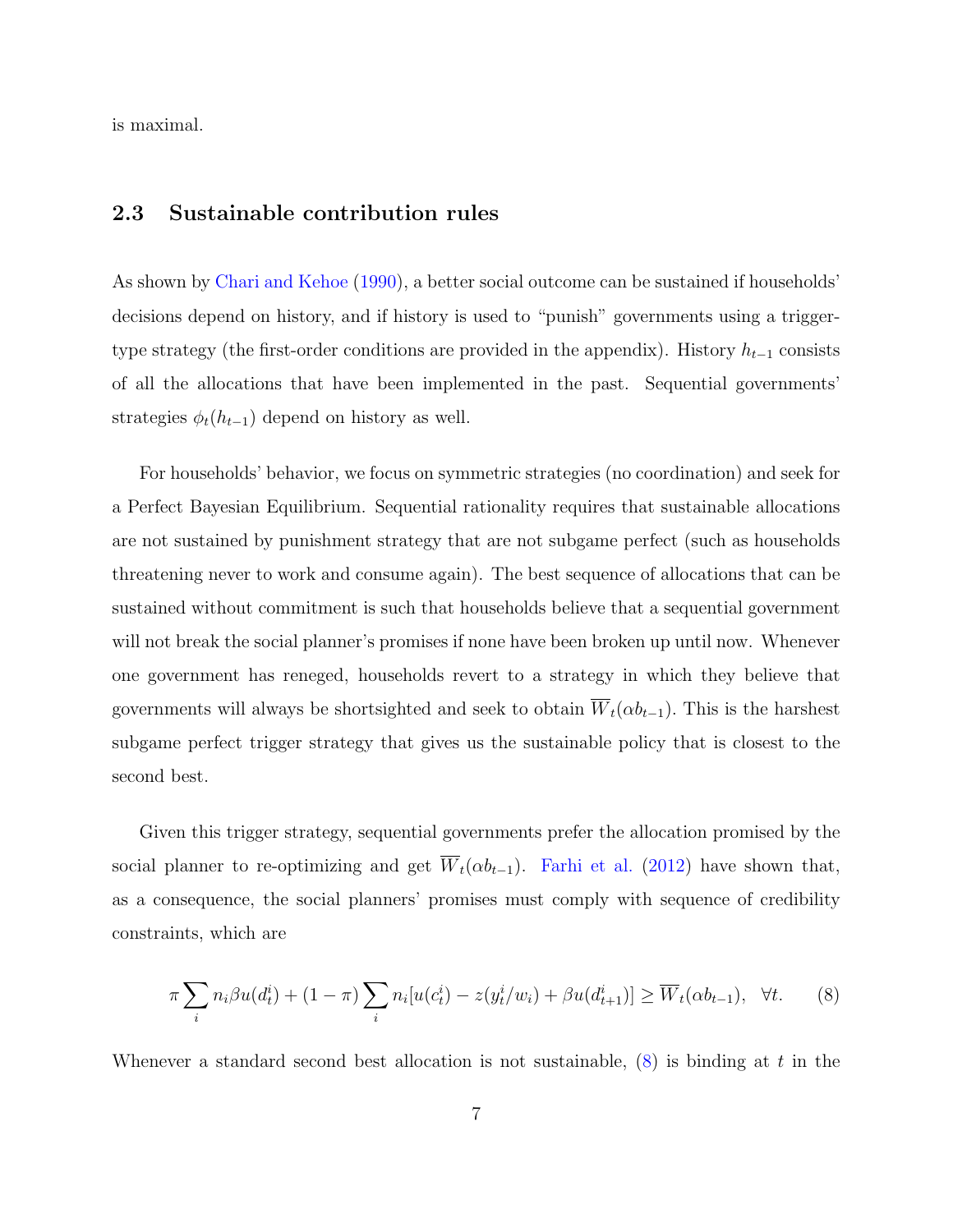social planner's maximization problem. The left-hand side shows a government's welfare under the initially promised allocation. The right-hand side gives its welfare if it exploits retirees' information, and over redistributes, but where the economy reverts to the static outcome forever.

From [\(8\)](#page-8-0) it is now apparent how sustainability requirements will modify the initial allocation. With unfunded pensions, sequential governments can yield to temptation and immediately increase resources available for retirees. Therefore, the solution is for the social planner to partially "yield to temptation" ex ante. With funded pensions, sequential governments can reduce contributions instead, so as to cut immediate resources to sequential governments. This is so because  $\partial \overline{W}_{t+1}/\partial b_t > 0$  if and only if  $\alpha = 1$ . Thus, instead of giving sequential governments what they want, it can worsen the penalty suffered by the economy if any government ever reneges.

To show this clearly, let us derive the analogous contribution rules to [\(5\)](#page-6-2) but for the best possible sustainable policy. The social planner chooses  $\phi_t$ ,  $\forall t$  by maximizing [\(2\)](#page-5-2) subject to the IC constraint [\(4\)](#page-6-1) to which we assign Lagrange multipliers  $\mu_t$ , to the resource constraints [\(3a\)](#page-5-0) and [\(3b\)](#page-5-1) with multipliers  $\lambda_t$  and  $\theta_t$  and to the credibility constraint with multiplier  $\gamma_t$ .

For type1 individuals, contributions with unfunded pensions satisfies (the intuition is identical for type2s, as discussed in the appendix):

<span id="page-9-0"></span>
$$
\left(\frac{n_1 - \mu_t + \gamma_t n_1 (1 - \pi)}{n_1 - \mu_{t-1} + \delta \gamma_t n_1 \pi + \gamma_{t-1} n_1 (1 - \pi)}\right) \frac{u'(c_t^1)}{u'(d_t^1)} = \beta(1 + \rho) \tag{9}
$$

Equation [\(9\)](#page-9-0) shows that when the credibility constraint binds every period sets  $c_t < d_t$  for both types and increase contributions. This starkly contrasts with the same conditions under funding, which is the following:

$$
\left(\frac{n_1 - \mu_t + \gamma_t n_1 (1 - \pi)}{n_1 - \mu_t + \delta \gamma_{t+1} n_1 \pi + \gamma_t n_1 (1 - \pi)}\right) \frac{u'(c_t^1)}{u'(d_{t+1}^1)} = \beta(1 + r) - (1 - \pi) \frac{\gamma_{t+1}}{\theta_{t+1}} \beta u'(\bar{d}_t). \tag{10}
$$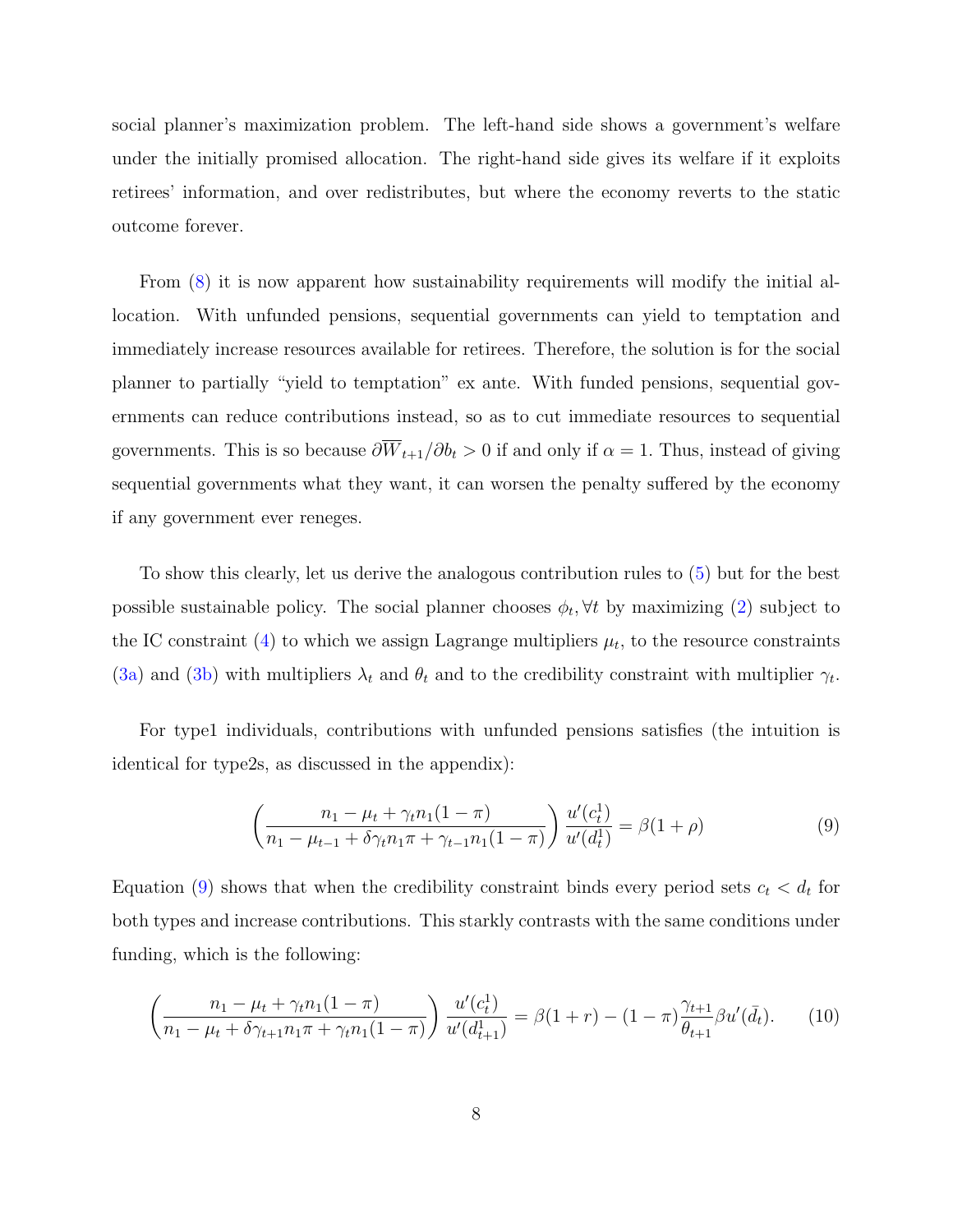The added term on the right-hand side captures the commitment value of funded pensions. By reducing aggregate contributions at  $t$ , the social planner reduces cash-on-hand available to the government at  $t = 1$ . As a consequence, it reduces temptation one period ahead and makes the next period's credibility constraint less binding. Thus, we should expect that funding allows to sustain a policy closer to the second best.

## 2.4 Numerical illustrations

We illustrate the potential benefits of funding pensions using two numerical examples. We use the utility function  $u(c) = c^{1-\rho}/(1-\rho)$  with  $\rho = 0.85$  and quadratic disutility of labor  $z(y/w) = \sigma(y/w)^2/2$ . We fix the inter-temporal discount factor at  $\delta = 0.995$ . A high value of  $\delta$  implies that social welfare under full commitment will be similar with funded and unfunded pensions when  $r = \eta$ . The two illustrative scenarios are reported in table 1.

We first study a scenario where  $r = \eta = 1$ . If  $\pi$  is low enough so the credibility constraint does not bind at the second best allocation, the funded and unfunded regimes yield a social welfare of approximately 9.6321 in the steady state. Inter generational discounting implies that retirees' consumption is marginally higher under unfunded provision.

When pensions are unfunded, increases in  $\pi$  quickly translate into binding temptation. Since no commitment mechanism is available, sequential governments react by increasing retirees' consumption. Otherwise, reneging would take place later on. Social welfare decreases to eventually attain negative values.

With funding, a broader range of second best allocations can be sustained without commitment. Only when  $\pi$  passes from 0.60 to 0.65 does the credibility constraint binds. When it does, one can readily see how pre-commitment kicks in. Instead of increasing contributions (as under unfunded pensions), the social planner reduces them to diminish sequential governments' amount of cash-on-hand that is available for redistribution.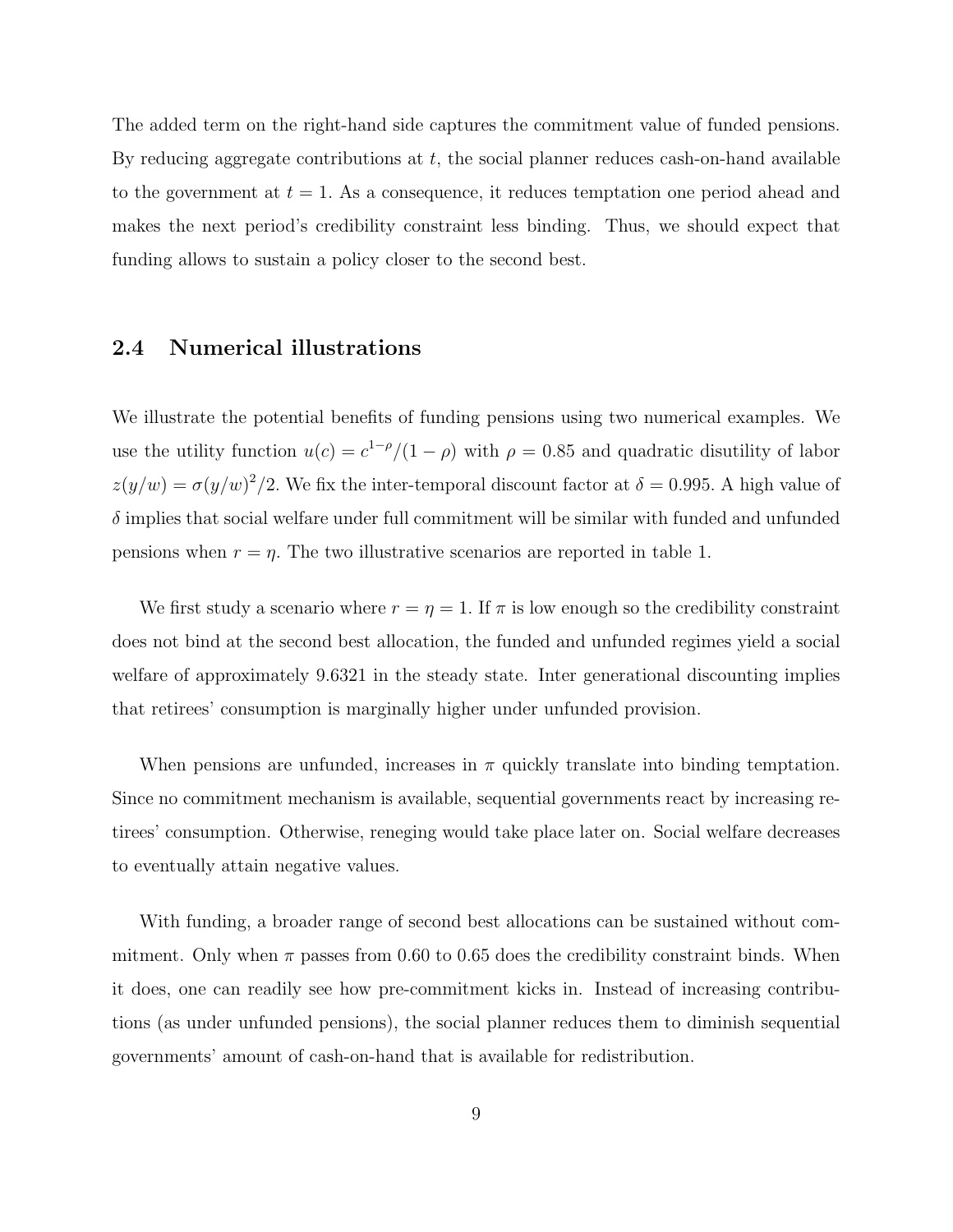The second numerical example is found in the four rightmost columns of table 1. We have set  $\eta > r$  and adjusted  $\rho$  so that  $\delta$  remains unchanged. In our setup,  $\eta > r$  makes the unfunded regime strictly dominant in any full commitment scenario. However, as  $\pi$  increases the commitment value of funding pensions makes it preferable not to resort to pay-as-you-go schemes.

|       | $r = \eta = 1, \delta = 0.995$ |         |        |        | $r = 0.5, \eta = 1.5, \delta = 0.995$ |         |        |        |
|-------|--------------------------------|---------|--------|--------|---------------------------------------|---------|--------|--------|
|       | Unfunded                       |         | Funded |        | Unfunded                              |         | Funded |        |
|       | $W_0$                          | $b_t$   | $W_0$  | $b_t$  | $W_0$                                 | $b_t$   | $W_0$  | $b_t$  |
| $\pi$ |                                |         |        |        |                                       |         |        |        |
| 0.35  | 9.6321                         | 1.5244  | 9.6321 | 1.5184 | 9.7506                                | 1.5742  | 9.6321 | 1.5184 |
| 0.40  | 9.6282                         | 1.6757  | 9.6321 | 1.5184 | 9.7466                                | 1.7277  | 9.6321 | 1.5184 |
| 0.45  | 9.6036                         | 1.9550  | 9.6321 | 1.5184 | 9.7214                                | 2.0133  | 9.6321 | 1.5184 |
| 0.50  | 9.5546                         | 2.2620  | 9.6321 | 1.5184 | 9.6713                                | 2.3262  | 9.6321 | 1.5184 |
| 0.55  | 9.4770                         | 2.6023  | 9.6321 | 1.5184 | 9.5919                                | 2.6725  | 9.6321 | 1.5184 |
| 0.60  | 9.3634                         | 2.9845  | 9.6321 | 1.5184 | 9.4754                                | 3.0608  | 9.6321 | 1.5184 |
| 0.65  | 9.2010                         | 3.4214  | 9.6318 | 1.4824 | 9.3090                                | 3.5041  | 9.6318 | 1.4829 |
| 0.70  | 8.9675                         | 3.9337  | 9.6306 | 1.4453 | 9.0694                                | 4.0232  | 9.6306 | 1.4457 |
| 0.75  | 8.6207                         | 4.5561  | 9.6285 | 1.4086 | 8.7130                                | 4.6539  | 9.6286 | 1.4090 |
| 0.80  | 8.0576                         | 5.3536  | 9.6256 | 1.3721 | 8.1480                                | 5.4622  | 9.6257 | 1.3724 |
| 0.90  | 4.9948                         | 8.2718  | 9.6166 | 1.2967 | 4.9644                                | 8.4260  | 9.6166 | 1.2969 |
| 0.940 | 0.2050                         | 11.1691 | 9.6110 | 1.2631 | $-0.0157$                             | 11.3796 | 9.6111 | 1.2634 |
| 0.945 | $-0.9958$                      | 11.7659 | 9.6102 | 1.2586 | $-1.2688$                             | 11.9901 | 9.6126 | 1.2587 |
| 0.950 | $-2.5048$                      | 12.4703 | 9.6094 | 1.2539 | $-2.8460$                             | 12.7118 | 9.6094 | 1.2541 |

# 3 Conclusion

We used a simple model to formalize why funding pensions may help governments to commit. Our stylized assumptions helped us formalize why funding may act as a commitment device. The funding structure of the pension plan is taken as given, and funding can completely shut down the inter-generational redistribution mechanism.

Of course, more has still to be done on this topic. Some researchers, such as [Blake](#page-12-4) [\(2000\)](#page-12-4) and [Barr](#page-12-5) [\(2002\)](#page-12-5), contend that funded pensions is at best an imperfect commitment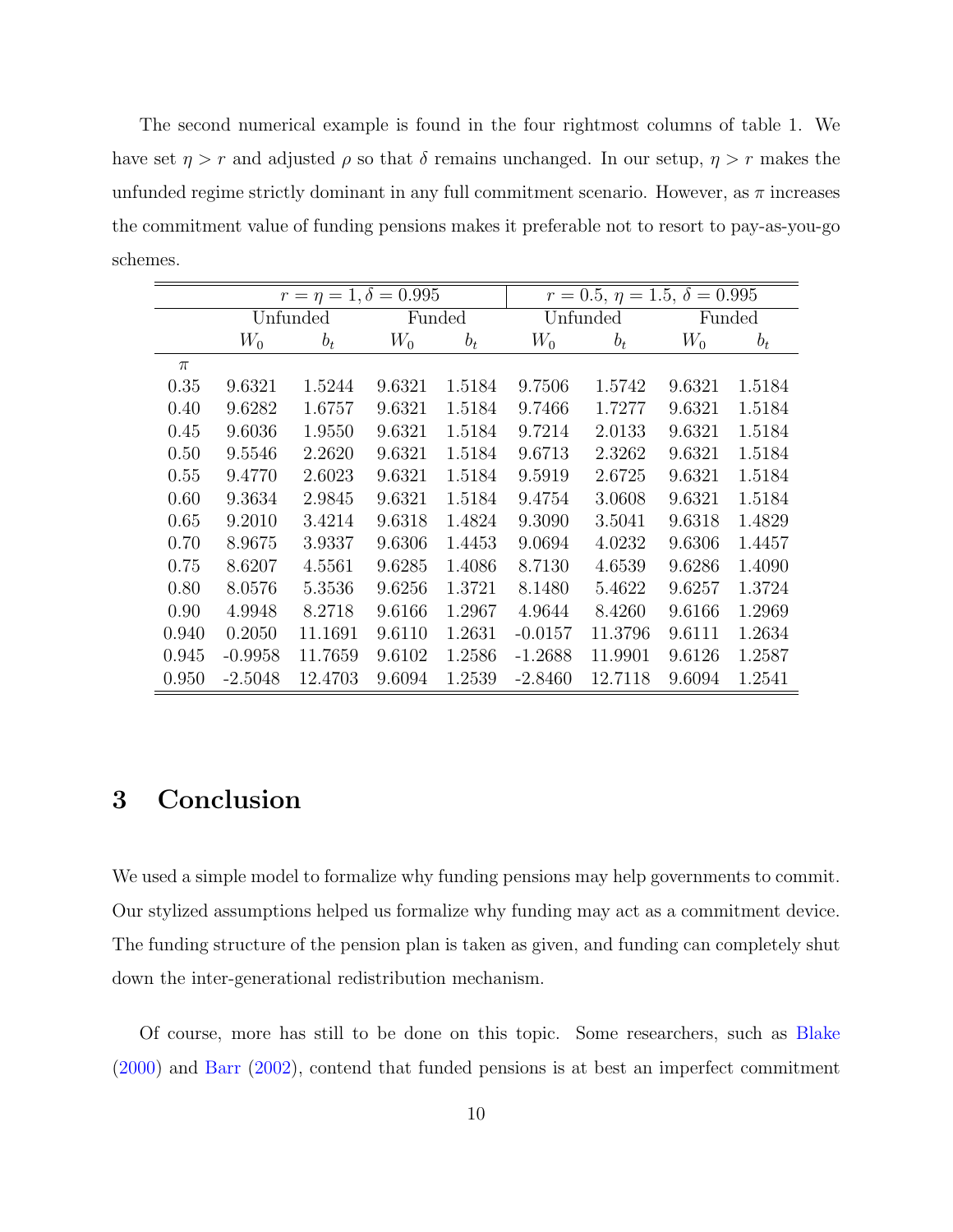device to isolate pension capital from political risks.<sup>[3](#page-12-6)</sup> While governments can (and do) break their PAYG promises, they can equally reduce the real return to pension funds, by requiring fund managers to hold government financial assets with a lower yield than they could earn elsewhere, or by withdrawing or reducing any tax privileges. The Argentinean case also convincingly demonstrates that simply ending pay-as-you-go schemes and transferring pension management to the private sector does not mechanically alleviate political risks [\(Kay,](#page-13-9) [2009\)](#page-13-9). A new set of political risks can then emerge since funded assets can be perceived as an inelastic tax base by predatory and short-sighted governments, with excess redistribution and time-inconsistent policy-making as consequences.

# References

- <span id="page-12-5"></span>Barr, Nicholas (2002) 'Reforming pensions: Myths, truths, and policy choices.' *International* Social Security Review 55, 3–35
- <span id="page-12-4"></span>Blake, David (2000) 'Does it matters what type of pension scheme you have?' Economic Journal 110, F46–F81
- <span id="page-12-2"></span>Boadway, Robin, and Michael Keen (1998) 'Evasion and time consistency in the taxation of capital income.' International Economic Review 39, 461–476
- <span id="page-12-1"></span>Boadway, Robin W., Nicolas Marceau, and Maurice Marchand (1996a) 'Investment in education and the time-inconsistency of redistributive tax policy.' Economica 63, 171–189
- <span id="page-12-0"></span> $(1996b)$  Time-consistent subsidies to unlucky firms.' European Journal of Political Economy 11, 619–634
- <span id="page-12-3"></span>Brett, Craig, and John Weymark (2008) 'Optimal nonlinear taxation of income and savings without commitment.' Mimeo

<span id="page-12-6"></span><sup>&</sup>lt;sup>3</sup>[Blake](#page-12-4) [\(2000\)](#page-12-4) gives the example of the United Kingdom in 1997, when the Chancellor of the Exchequer removed the right of pension funds to recover the advance corporation tax paid on dividends.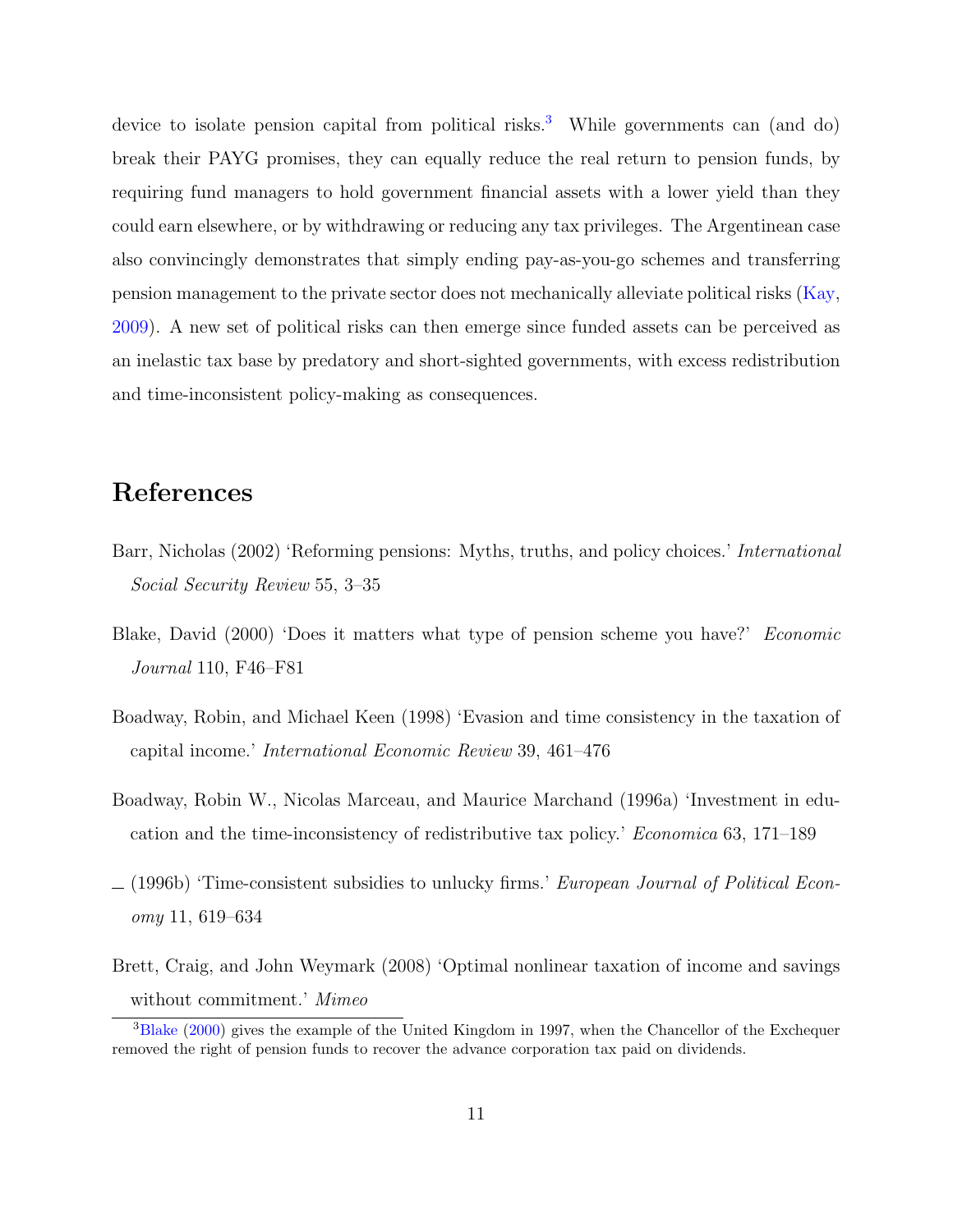- <span id="page-13-3"></span>Chari, V. V., and Patrick Kehoe (1990) 'Sustainable plans.' Journal of Political Economy 98, 783–802
- <span id="page-13-6"></span>Debortoli, Davide, and Ricardo Nunes (2010) 'Fiscal policy under loose commitment.' Journal of Economic Theory 145, 1005–1032
- <span id="page-13-0"></span>Diamond, Peter (1994) 'Insulation of pensions from political risk.' NBER Working Papers
- <span id="page-13-1"></span> $(1996)$  'Proposals to restructure social security.' Journal of Economic Perspectives 10, 67– 88
- <span id="page-13-2"></span>Farhi, Emmanuel, Christopher Sleet, Ivan Werning, and Sevin Yeltekin (2012) 'Non-linear capital taxation without commitment.' Review of Economic Studies
- <span id="page-13-9"></span>Kay, Stephen J. (2009) 'Political risk and pension privatization: The case of argentina (1994- 2008).' International Social Security Review 62, 1–21
- <span id="page-13-7"></span>Krause, Alan, and Jan-Ting Guo (2011a) 'Dynamic income taxation without commitment: Comparing alternative tax systems.' Mimeo
- <span id="page-13-8"></span>Krause, Alan, and Jang-Ting Guo (2011b) 'Optimal dynamic nonlinear income taxation under loose commitment.' Mimeo
- <span id="page-13-5"></span>Mirrlees, James (1971) 'An exploration in the theory of optimum income taxation.' Journal of Economic Studies 38, 175–208
- <span id="page-13-4"></span>Stiglitz, Joseph E. (1982) 'Self-selection and pareto efficient taxation.' Journal of Public Economics 17, 213–240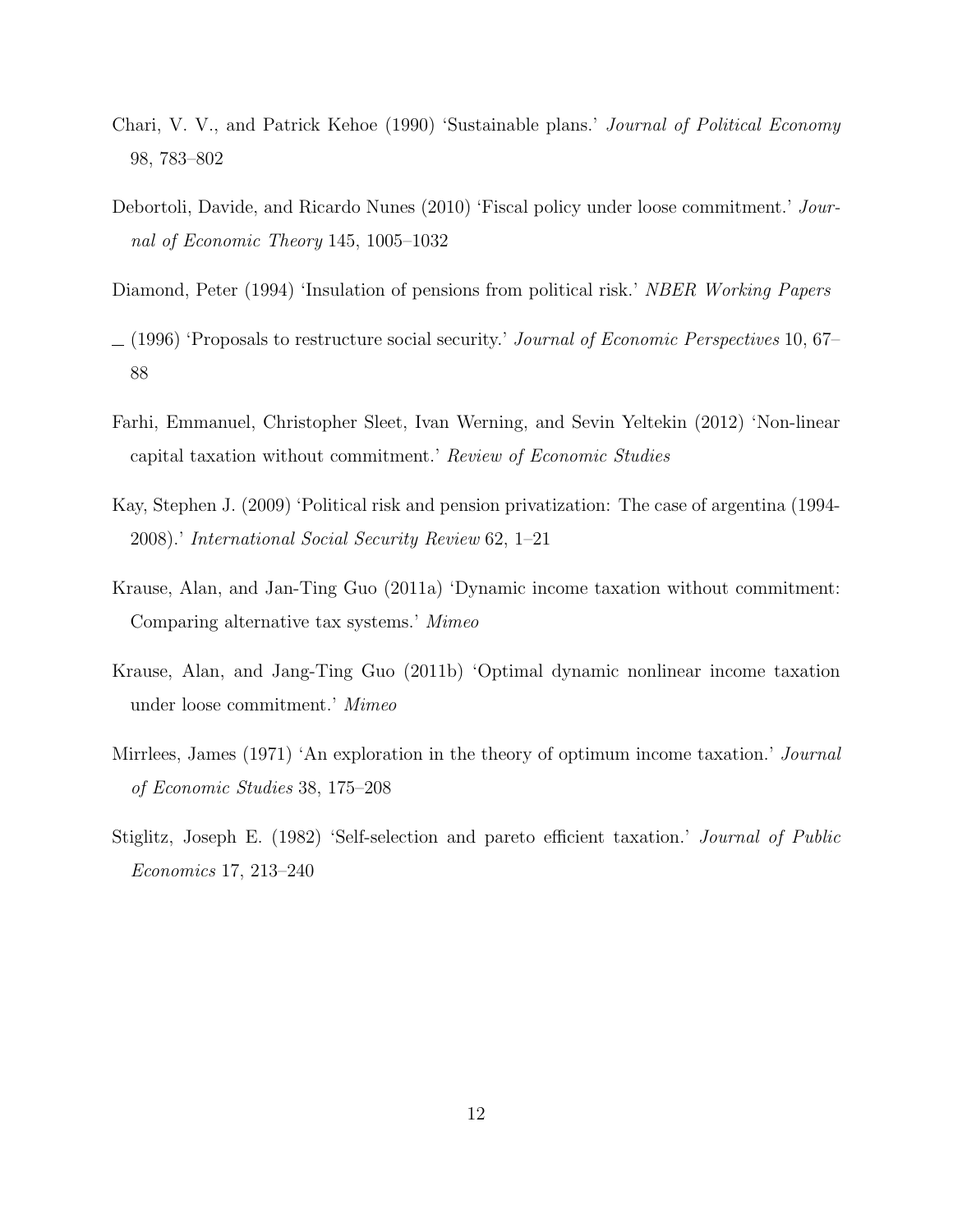# A Supplementary material

## A.1 Sequential government's problem under deviation

The Lagrangian of a sequential government that characterizes a history independent policy) is

$$
\overline{\mathcal{L}}_t = \pi \beta u(d_t) + (1 - \pi) \sum_i n_i [u(c_t^i) - z(y_t^i/w_i)] + (1 - \pi) \beta u(d_{t+1}).
$$
  

$$
- \lambda_t \left[ \sum_i n_i c_t^i - \sum_i n_i y_t^i + b_t \right]
$$
  

$$
- \mu_t \left[ u(c_t^1) - z(y_t^1/w_2) - u(c_t^2) + z(y_t^2/w_2) \right].
$$
 (11)

Use the fact that  $d_{t+1} = \alpha b_t(1 + r) + (1 - \alpha)d_{t+1}(1 + \eta)$ . The government only chooses contemporaneous choice variables, which yields the following first-order conditions:

$$
c_t^1:((1 - \pi)n_1 - \mu_t)u'(c_t^1) - n_1\lambda_t = 0 \qquad (12a)
$$

$$
c_t^2 : ((1 - \pi)n_2 + \mu_t)u'(c_t^2) - n_2\lambda_t = 0 \qquad (12b)
$$

$$
d_t : \pi \beta u'(d_t) - \theta_t \tag{12c}
$$

$$
y_t^1: -n_1(1-\pi)z'(y_t^1/w_1)/w_1 + \mu_t z'(y_t^1/w_2)/w_2 + n_1\lambda_t = 0 \qquad (12d)
$$

$$
y_t^2 : -(n_2(1-\pi) + \mu_t)z'(y_t^2/w_2)/w_2 + n_2\lambda_t = 0 \qquad (12e)
$$

$$
b_t: -\lambda_t + (1 - \alpha)\pi u'(d_t)(1 + \eta) + \alpha(1 - \pi)u'(d_{t+1}) = 0.
$$
 (12f)

The ensuing value function  $\overline{W}_t(\alpha b_{t-1})$  satisfies  $\partial \overline{W}_t/\partial b_{t-1} = (1 - \pi)\alpha \beta u'(b_{t-1})$ , which is positive if and only if  $\alpha = 1$ , since  $b_{t-1}$  has been chosen last period.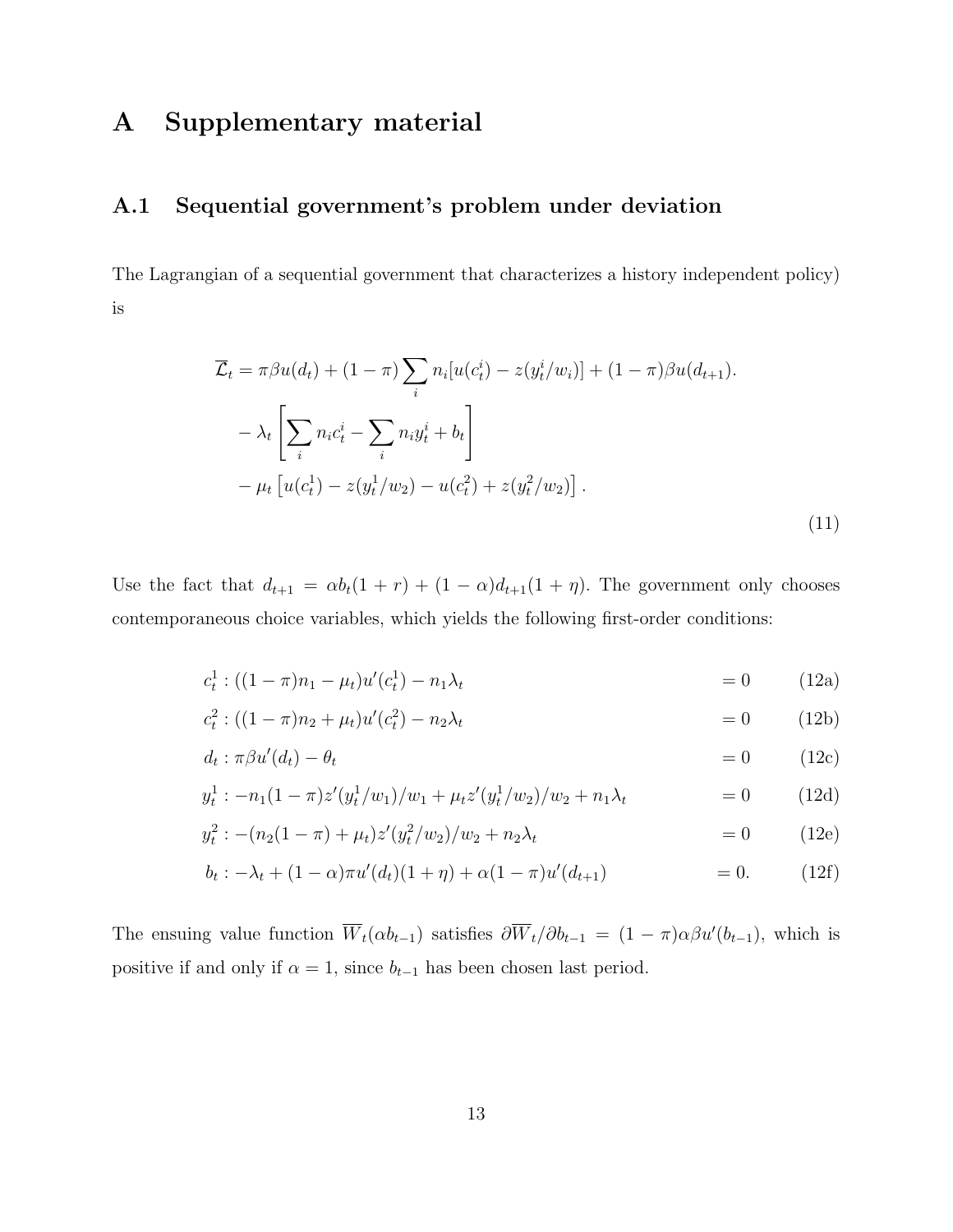# A.2 Social planner' problems

The Lagrangian of the social planner is

$$
\mathcal{L} = \sum_{t=0}^{\infty} \delta^t \left\{ \sum_i \left[ u(c_t^i) - z(y_t^i/w_i) + \beta u(d_{t+1}^i) \right] - \lambda_t \left[ \sum_i n_i c_t^i - \sum_i n_i y_t^i + b_t \right] - \theta_t \left[ \sum_i n_i d_t^i - (1 - \alpha)(1 + \eta)b_t - \alpha(1 + r)b_{t-1} \right] - \mu_t \left[ u(c_t^1) - z(y_t^1/w_2) + \beta u(d_{t+1}^1) - u(c_t^2) + z(y_t^2/w_2) - \beta u(d_{t+1}^2) \right] - \gamma_t \left[ \widehat{W}_t(\alpha b_{t-1}) - \pi \sum_i n_i \beta u(d_t^i) - (1 - \pi) \sum_i n_i [u(c_t^i) - z(y_t^i/w_i) + \beta u(d_{t+1}^i)] \right] \right\}.
$$
\n(13)

Using  $\partial W_t(\alpha b_t)/\partial b_t = \alpha(1-\pi)\beta u'(\bar{d}_{t+1})\alpha(1+r)$  the first-order conditions are,  $\forall t$ :

$$
c_t^1 : \delta^t (n_1 - \mu_t) u'(c_t^1) - \delta^t n_1 \lambda_t + \delta^t \gamma_t n_1 (1 - \pi) u'(c_t^1) = 0
$$

<span id="page-15-0"></span>(14a)

$$
c_t^2 : \delta^t (n_2 + \mu_t) u'(c_t^2) - \delta^t n_2 \lambda_t + \delta^t \gamma_t n_2 (1 - \pi) u'(c_t^2) = 0
$$

<span id="page-15-1"></span>(14b)

$$
d_t^1 : \delta^{t-1}(n_1 - \mu_{t-1})\beta u'(d_t^1) - \delta^t \theta_t n_1 + \gamma_t \delta^t \pi n_1 \beta u'(d_t^1) + \gamma_{t-1} \delta^{t-1} (1 - \pi) n_1 \beta u'(d_t^1) = 0
$$
\n(14c)

$$
d_t^2 : \delta^{t-1}(n_2 + \mu_{t-1})\beta u'(d_t^1) - \delta^t \theta_t n_2 + \gamma_t \delta^t \pi n_2 \beta u'(d_t^2) + \gamma_{t-1} \delta^{t-1} (1-\pi) n_1 \beta u'(d_t^2) = 0
$$
\n(1.1)

(14d)

$$
y_t^1: -\delta^t n_1 z'(y_t^1/w_1)/w_1 + \delta^t \mu_t z'(y_t^1/w_2)/w_2 + \delta^t n_1 \lambda_t + \delta^t \gamma_t (1-\pi) z'(y_t^1/w_2)/w_2 = 0
$$
\n(14e)

$$
y_t^2: -\delta^t (n_2 + \mu_t) z'(y_t^2/w_2)/w_2 + \delta^t n_2 \lambda_t + \delta^t \gamma_t (1 - \pi) z'(y_t^2/w_2)/w_2 = 0
$$

(14f)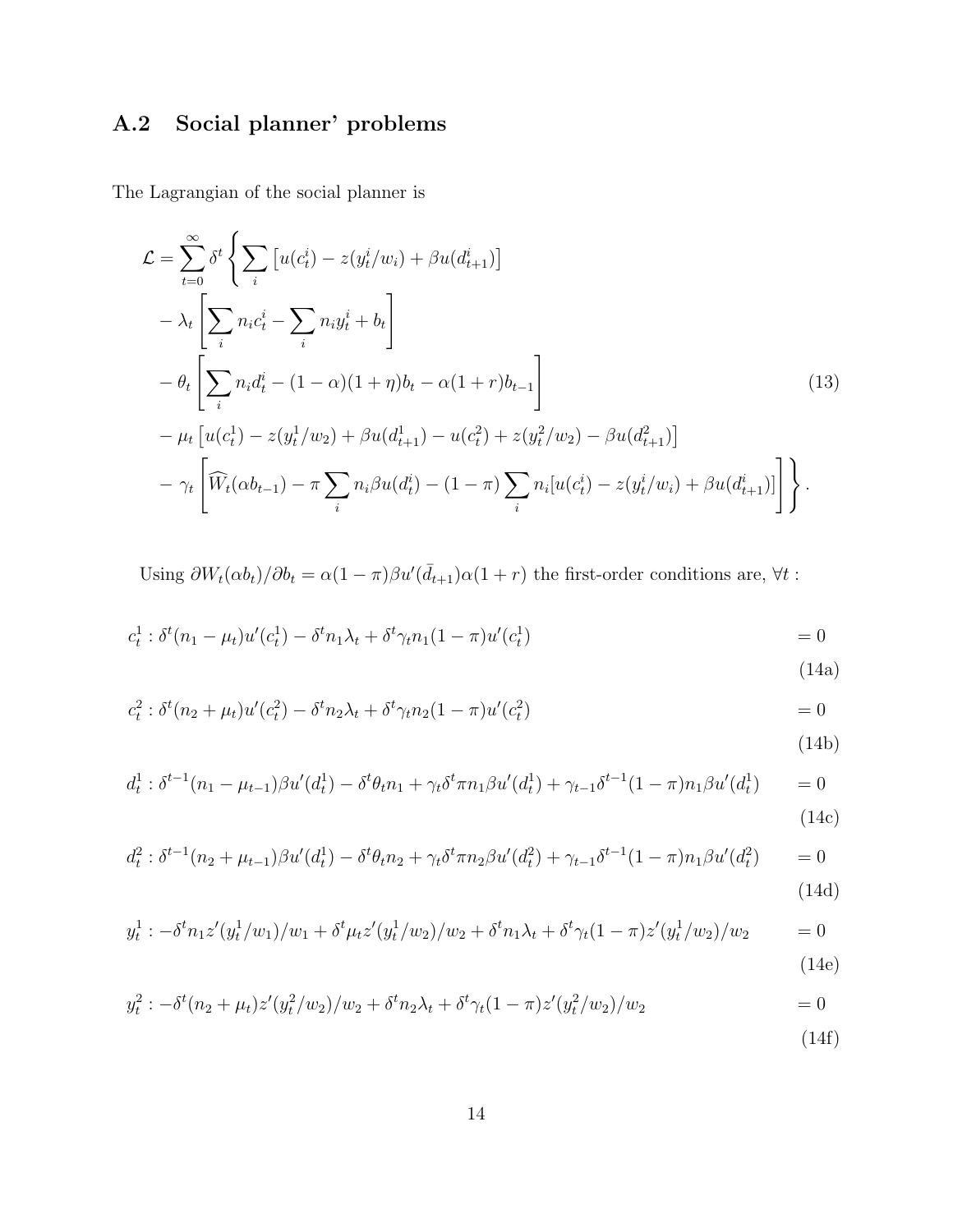$$
b_t: -\delta^t \lambda_t + \delta^t \theta_t (1 - \alpha)(1 + \eta) + \delta^{t+1} \theta_{t+1} \alpha (1 + r) - \delta^{t+1} (1 - \pi) \gamma_{t+1} \beta u'(\bar{d}_t) \alpha (1 + r) = 0
$$
\n(14g)

In the first best we impose  $\mu_t = 0$  and  $\gamma_t = 0$ . The first-order conditions reduce to. In the second best with commitment, we impose  $\mu_t > 0$  and  $\gamma_t = 0$ . The conditions the give. Finally, without commitment we let  $\mu_t > 0$  and let  $\gamma_t \geq 0$  depending on whether the second best is sustainable.

#### Unfunded case

Using  $(14a)$  and  $(14c)$  and simplifying for  $\delta s$  gives

<span id="page-16-0"></span>
$$
\left(\frac{n_1 - \mu_t + \gamma_t n_1 (1 - \pi)}{n_1 - \mu_{t-1} + \gamma_{t-1} n_1 (1 - \pi) + \delta \gamma_t n_1 \pi}\right) \frac{u'(c_t^1)}{u'(d_t^1)} = \frac{\beta}{\delta} \frac{\lambda_t}{\theta_t}.
$$

By [\(14g\)](#page-16-0),  $\lambda_t/\theta_t = 1 + \eta$  and the definition of  $\delta$ 

$$
\left(\frac{n_1 - \mu_t + \gamma_t n_1 (1 - \pi)}{n_1 - \mu_{t-1} + \delta \gamma_t \pi n_1 + \gamma_{t-1} (1 - \pi) n_1}\right) \frac{u'(c_t^1)}{u'(d_t^1)} = \beta(1 + \rho).
$$

A similar operation is conducted with type2 individuals (except that  $n_1 - \mu_t$  is replaced by  $n_2 + \mu_t$ ).

#### Fully funded case

Again doing the analysis for type1 individuals,  $(14a)$  and  $(14c)$  gives

$$
\left(\frac{n_1 - \mu_t + \gamma_t n_1 (1 - \pi)}{n_1 - \mu_t + \gamma_{t+1} \delta \pi n_1 + \gamma_t n_1 (1 - \pi)}\right) \frac{u'(c_t^1)}{u'(d_{t+1}^1)} = \frac{\beta}{\delta} \frac{\lambda_t}{\theta_{t+1}}
$$

.

Joint with  $\alpha = 1$  and  $(14g)$  we get

$$
\left(\frac{n_1 - \mu_t + \gamma_t n_1 (1 - \pi)}{n_1 - \mu_t + \gamma_{t+1} \delta \pi n_1 + \gamma_t n_1 (1 - \pi)}\right) \frac{u'(c_t^1)}{u'(d_{t+1}^1)} = \beta(1 + r) - (1 - \pi) \frac{\gamma_{t+1}}{\theta_{t+1}} \beta u'(\bar{d}_t).
$$